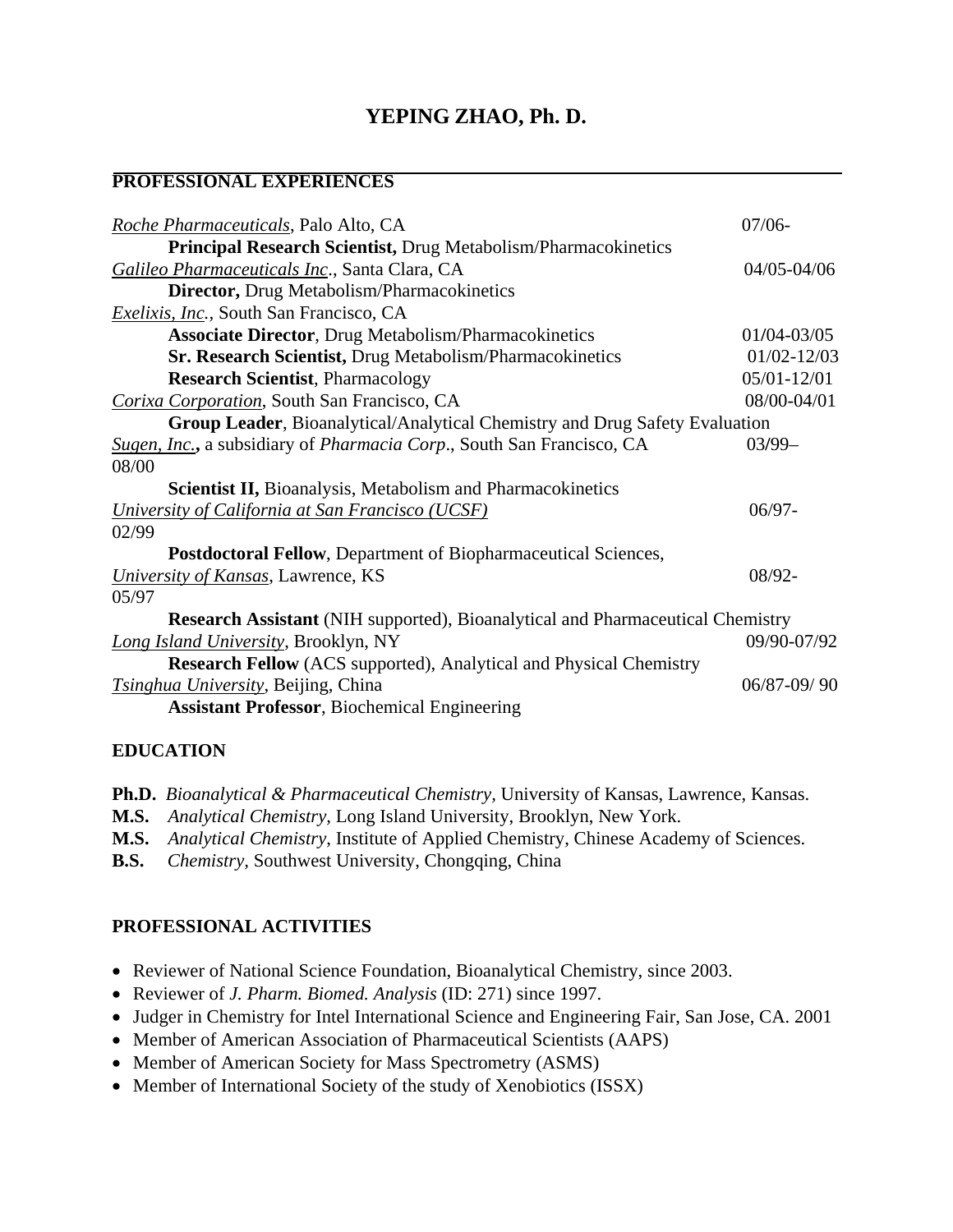## **AWARDS AND HONORS**

- Special Contribution Award, 2007, Roche Pharmaceuticals.
- Proctor & Gamble Research Travel Award, 1997, University of Kansas.
- Graduate Student Presenter Travel Award, 1996, University of Kansas.
- Research Assistantship (National Institute of Health), 1994-1997, University of Kansas.
- Research Fellowship (American Chemical Society), 1990-1991, Long Island University.

## **MAJOR PUBLICATIONS**

• **Y. Zhao** and Lucy Yuan**, "**A new method of determination glucuronide in PK samples without analytical standard by LC/MS/MS" manuscript in preparation

• **Y. Zhao,** R. Cho and J. Ren**, "**A new method of protein binding assay with microdialysis and LC/MS/MS" manuscript in preparation for *J. Pharm. Biomed. Anal.* **2007** 

• **Y. Zhao** and J. Sukbuntherng, "Simultaneous determination of SU5416, Z-3-[(2,4 dimethylpyrrol-5-yl) methylidenyl]-2-indolinone, and its unstable geometrical isomer, SU5886 in rat plasma by LC/MS/MS", *J. Pharm. Biomed. Anal.* 38, 3: 479-486, **2005** 

• **Y. Zhao,** E. Lin, E. Zurlinden and J. Conte, "A high-pressure liquid chromatographic-tandem mass spectrometric method for the determination of Ethambutol in human plasma, bronchoalveolar lavage fluid, and alveolar cell", *J. Chromatogr. Science*, 40, 113, **2002**.

• **Y. Zhao,** C. Yang and L. Antonian, "Simultaneous determination of SU5416 and its phase I and phase II metabolites in rat and dog plasma by LC/MS/MS", *J. Pharm. Biomed. Anal.* 25, 5- 6: 821-832, **2001**

• **Y. Zhao** and C. Lunte, "pH-mediated field amplification on-column preconcentration of anions in physiological samples for capillary electrophoresis", *Anal. Chem.* 71, 3985-3991, **1999**

• **Y. Zhao,** K. McLaughlin and C. Lunte, "On-column sample pre concentration using sample matrix switching and field amplifying for increased sensitivity of capillary electrophoretic analysis of physiological samples", *Anal. Chem.* 70, 4578-4585, **1998**

• D. Rogers, **Y. Zhao,** M Traetteberg and M. Hulce, "Enthalpies of hydrogenation and formation of enones. Resonance energies of 2-cyclopentenone and 2-cyclohexenone", *J. Chem. Thermodynamics*, 30, 1393-1400, **1998**

• **Y. Zhao**, "The analysis of pharmaceutical compounds in physiological fluids by microdialysis sampling technique and capillary electrophoresis", *Ph. D. Dissertation,* The University of Kansas, Lawrence, Kansas, USA, **1997**

• **Y. Zhao** and C. Lunte, "Determination of caffeine and its metabolites by micellar electrokinetic capillary electrophoresis", *J. Chromatogr. B*. 688, 265, **1997**

• **Y. Zhao,** X. Liang and C. Lunte, "Comparison between recovery and delivery for microdialysis calibration", *Anal. Chim. Acta*, 316, 403, **1995**

• **Y. Zhao** and Z. Shen, "The analysis of leftover solvent in penicillin pharmaceutical by gas chromatography", *Pharmaceutical Analysis (Chinese)*, 13, 821, **1993**

• **Y. Zhao** and Z. Shen, "Studies on the color reactions of amino-acids with a new system of ninhydrin and determination of L-proline in a solution", *Pharmaceutical Analysis (Chinese)*, 13, 438, **1993**

• D. Rogers, S. Samuel, W. Fang and **Y. Zhao**, "Enthalpies of hydrogenation of the octenes and the methylheptenes", *J. Chem. Thermodynamics*, 24, 561, **1992**